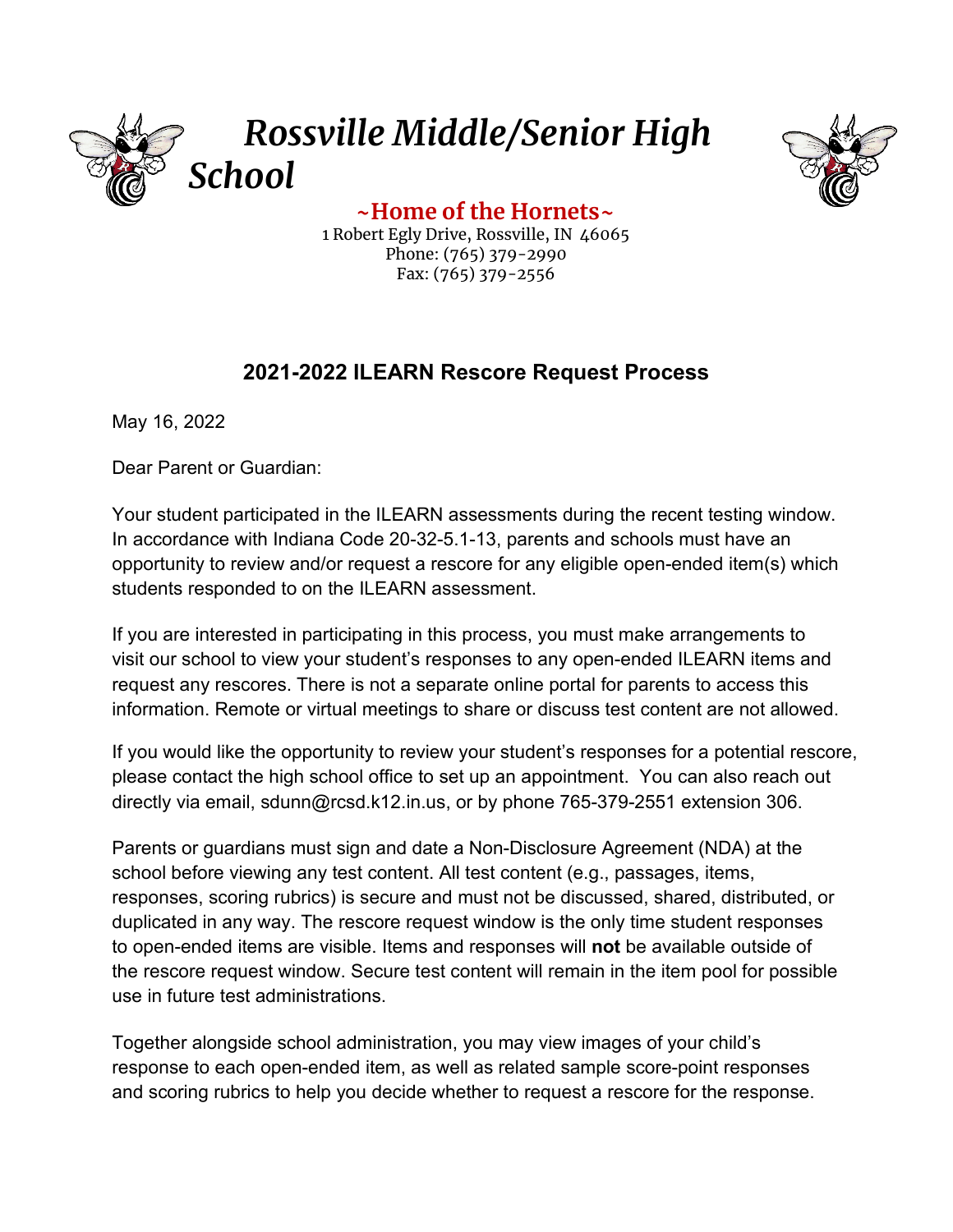The principal will submit any rescore request(s) on your behalf in the online platform, if desired. A rescore request can only be submitted one time for an item. Once a rescore request is submitted, the request and/or score change cannot be reversed and the item image will no longer be visible. **Pursuant to Indiana Code, ILEARN rescore requests may result in an increased or decreased scale score.**

Three ILEARN rescore request windows will occur this school year to support each ILEARN assessment. Preliminary results will be available in the Online Reporting System (ORS) during each rescore request window:

| <b>Assessment(s)</b>      | <b>Test Window</b>                 | <b>Rescore Request</b><br><b>Window</b> |
|---------------------------|------------------------------------|-----------------------------------------|
| <b>ILEARN Biology ECA</b> | November 29 - December 16,<br>2021 | January 24 - February 4,,<br>2022       |
| <b>ILEARN Biology ECA</b> | February 7-24, 2022                | April 4-15, 2022                        |
| <b>ILEARN 3-8</b>         | April 18 - May 13, 2022            | May 16 - June 3, 2022                   |
| <b>ILEARN Biology ECA</b> | April 18 - May 20, 2022            | May 16 - June 3-28, 2022                |

Final results for all 2021-2022 ILEARN assessments will become available electronically for schools on **July 1, 2022**. Student results will be final at that time and reflect any properly submitted rescore request data.

Please reach out with any questions about the rescore request process.

Sincerely,

Shann Dunn